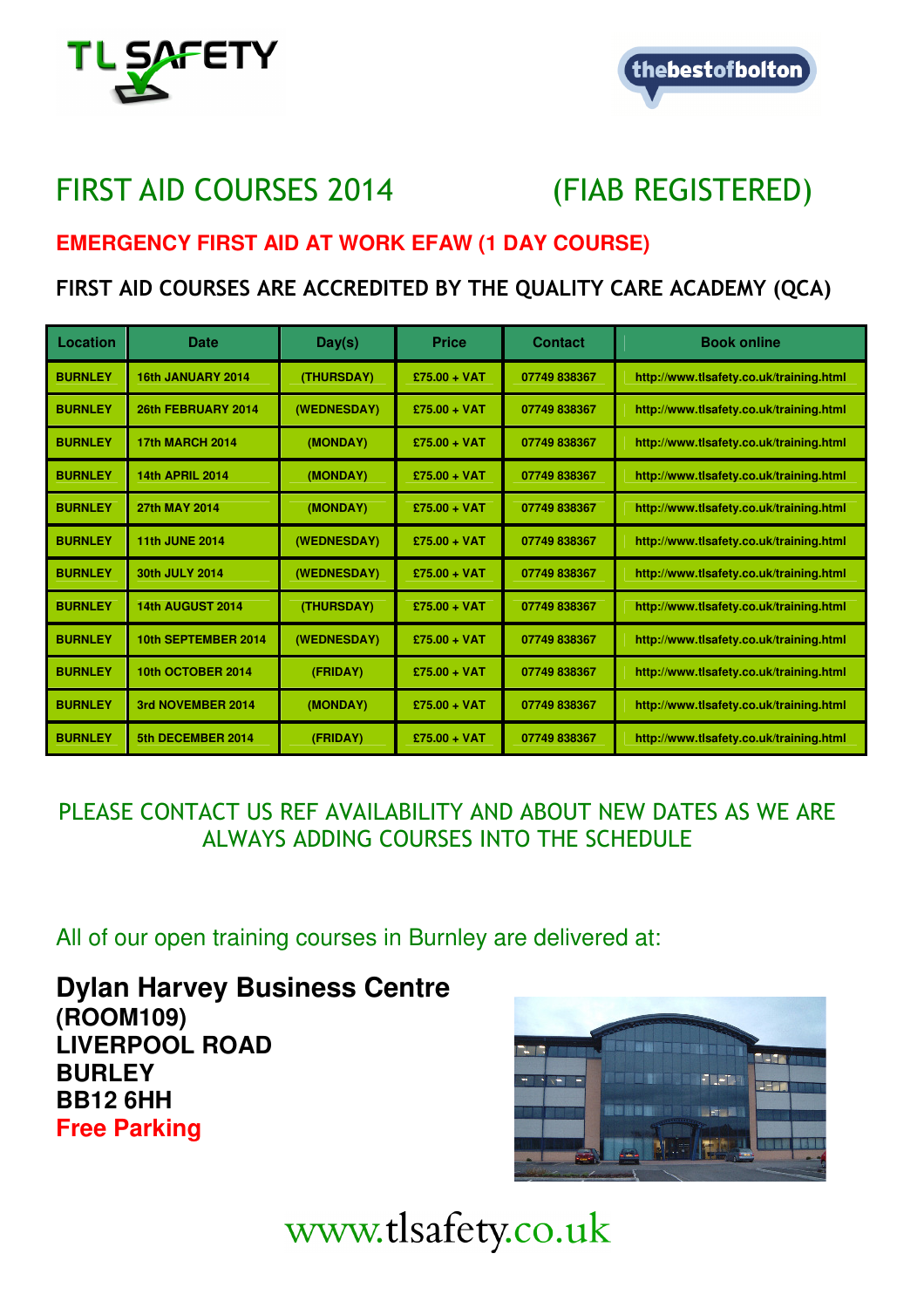



# FIRST AID COURSES 2014 (FIAB REGISTERED) **FIRST AID AT WORK REQUALIFICATION (2 DAY COURSE)**

# FIRST AID COURSES ARE ACCREDITED BY THE QUALITY CARE ACADEMY (QCA)

| Location       | <b>Dates</b>                  | Day(s)             | <b>Price</b>    | <b>Contact</b> | <b>Book online</b>                      |
|----------------|-------------------------------|--------------------|-----------------|----------------|-----------------------------------------|
| <b>BURNLEY</b> | 9th-10th JANUARY 2014         | (THURS - FRI)      | £129.00 + VAT   | 07749838367    | http://www.tlsafety.co.uk/training.html |
| <b>BURNLEY</b> | 20th - 21st JANUARY 2014      | (MON-TUES)         | £129.00 + VAT   | 07749 838367   | http://www.tlsafety.co.uk/training.html |
| <b>BURNLEY</b> | 3rd - 4th FEBRUARY 2014       | $(MON - TUE)$      | £129.00 + VAT   | 07749 838367   | http://www.tlsafety.co.uk/training.html |
| <b>BURNLEY</b> | 24th - 25th FEBRUARY 2014     | $(MON - TUE)$      | £129.00 + VAT   | 07749 838367   | http://www.tlsafety.co.uk/training.html |
| <b>BURNLEY</b> | 13th - 14th MARCH 2014        | (THURS - FRI)      | £129.00 + VAT   | 07749 838367   | http://www.tlsafety.co.uk/training.html |
| <b>BURNLEY</b> | 24th - 25th MARCH 2014        | (MON - TUES)       | £129.00 + VAT   | 07749 838367   | http://www.tlsafety.co.uk/training.html |
| <b>BURNLEY</b> | 7th - 8th APRIL 2014          | (MON - TUES)       | £129.00 + VAT   | 07749 838367   | http://www.tlsafety.co.uk/training.html |
| <b>BURNLEY</b> | 28th - 29th APRIL 2014        | (MON - TUES)       | £129.00 + VAT   | 07749 838367   | http://www.tlsafety.co.uk/training.html |
| <b>BURNLEY</b> | 15th - 16th MAY 2014          | $(THURS - FRI)$    | £129.00 + VAT   | 07749 838367   | http://www.tlsafety.co.uk/training.html |
| <b>BURNLEY</b> | 28th - 29th MAY 2014          | $(WED -$<br>THURS) | £129.00 + VAT   | 07749838367    | http://www.tlsafety.co.uk/training.html |
| <b>BURNLEY</b> | 9th - 10th JUNE 2014          | (MON - TUES)       | £129.00 + VAT   | 07749 838367   | http://www.tlsafety.co.uk/training.html |
| <b>BURNLEY</b> | 26th - 27th JUNE 2014         | $(THURS - FRI)$    | £129.00 + VAT   | 07749 838367   | http://www.tlsafety.co.uk/training.html |
| <b>BURNLEY</b> | 14th - 15th JULY 2014         | (MON - TUES)       | £129.00 + VAT   | 07749 838367   | http://www.tlsafety.co.uk/training.html |
| <b>BURNLEY</b> | 31st - 1st JULY 2014          | $(THURS - FRI)$    | £129.00 + VAT   | 07749 838367   | http://www.tlsafety.co.uk/training.html |
| <b>BURNLEY</b> | 28th - 29th AUGUST 2014       | $(THURS - FRI)$    | £129.00 + VAT   | 07749 838367   | http://www.tlsafety.co.uk/training.html |
| <b>BURNLEY</b> | 8th - 9th SEPTEMBER 2014      | (MON - TUES)       | £129.00 + VAT   | 07749 838367   | http://www.tlsafety.co.uk/training.html |
| <b>BURNLEY</b> | 25th - 26th SEPTEMBER<br>2014 | (THURS – FRI)      | $£129.00 + VAT$ | 07749 838367   | http://www.tlsafety.co.uk/training.html |
| <b>BURNLEY</b> | 13th - 14th OCTOBER 2014      | $(MON - TUES)$     | £129.00 + VAT   | 07749 838367   | http://www.tlsafety.co.uk/training.html |
| <b>BURNLEY</b> | 30th - 31st OCTOBER 2014      | (THURS - FRI)      | £129.00 + VAT   | 07749 838367   | http://www.tlsafety.co.uk/training.html |
| <b>BURNLEY</b> | 10th - 11th NOVEMBER 2014     | (MON - TUES)       | £129.00 + VAT   | 07749 838367   | http://www.tlsafety.co.uk/training.html |
| <b>BURNLEY</b> | 27th - 28th NOVEMBER 2014     | (THURS - FRI)      | £129.00 + VAT   | 07749 838367   | http://www.tlsafety.co.uk/training.html |
| <b>BURNLEY</b> | 8th - 9th DECEMBER 2014       | (MON - TUES)       | £129.00 + VAT   | 07749 838367   | http://www.tlsafety.co.uk/training.html |

## PLEASE CONTACT US REF AVAILABILITY AND ABOUT NEW DATES AS WE ARE ALWAYS ADDING COURSES INTO THE SCHEDULE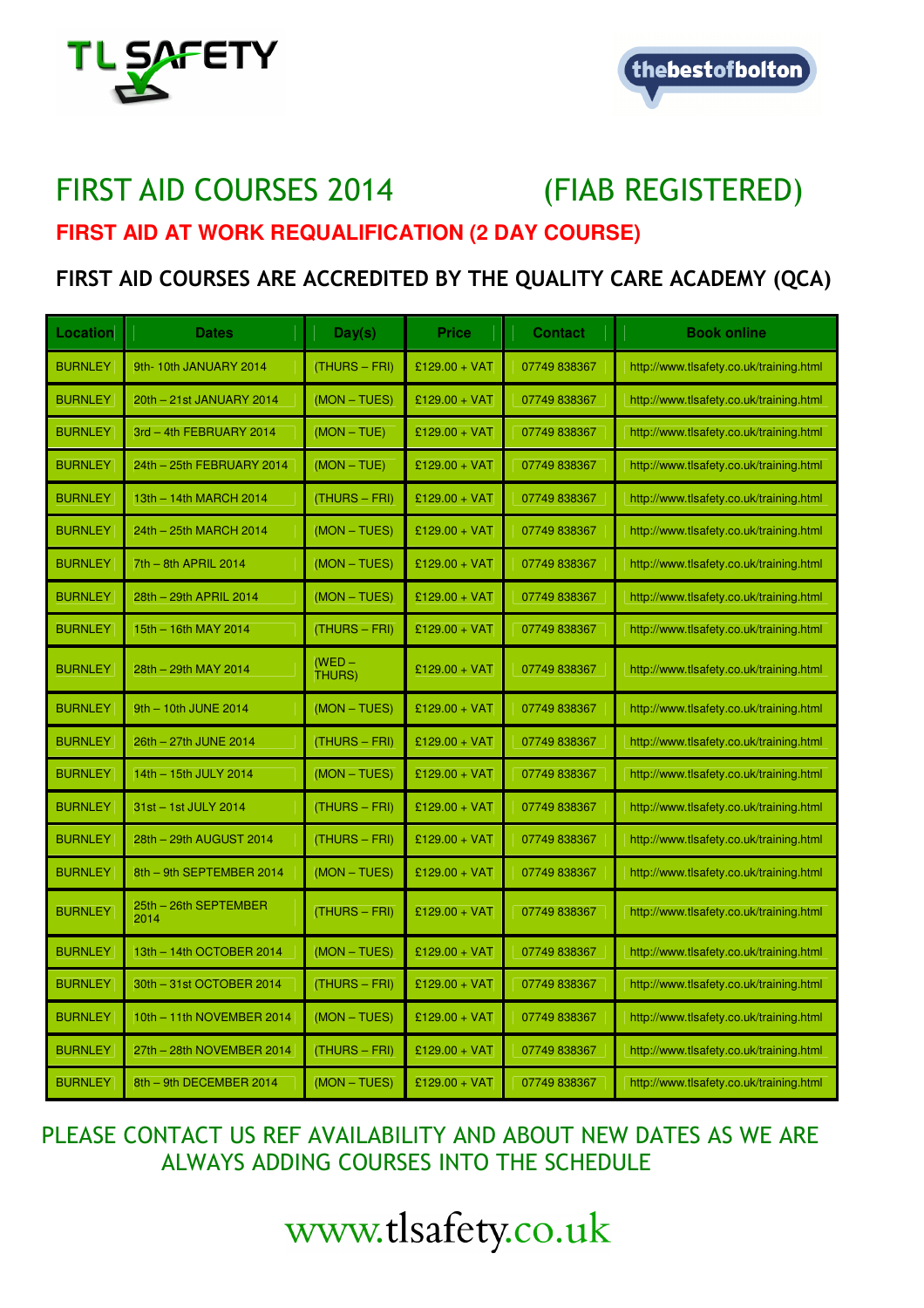



# FIRST AID COURSES 2014 (FIAB REGISTERED)

# **FIRST AID AT WORK FAW (3 DAY COURSE)**

# FIRST AID COURSES ARE ACCREDITED BY THE QUALITY CARE ACADEMY (QCA)

| Location       | <b>Dates</b>                  | Day(s)        | <b>Price</b>    | Contact      | <b>Book online</b>                      |
|----------------|-------------------------------|---------------|-----------------|--------------|-----------------------------------------|
| <b>BURNLEY</b> | 13th - 15th JANUARY 2014      | $(MON - WED)$ | $£175.00 + VAT$ | 07749 838367 | http://www.tlsafety.co.uk/training.html |
| <b>BURNLEY</b> | 27th - 29th JANUARY 2014      | $(MON - WED)$ | $£175.00 + VAT$ | 07749 838367 | http://www.tlsafety.co.uk/training.html |
| <b>BURNLEY</b> | 10th - 12th FEBRUARY 2014     | $(MON - WED)$ | $£175.00 + VAT$ | 07749 838367 | http://www.tlsafety.co.uk/training.html |
| <b>BURNLEY</b> | 10th - 12th MARCH 2014        | $(MON - WED)$ | $£175.00 + VAT$ | 07749 838367 | http://www.tlsafety.co.uk/training.html |
| <b>BURNLEY</b> | 26th - 28th MARCH 2014        | $(WED - FRI)$ | $£175.00 + VAT$ | 07749 838367 | http://www.tlsafety.co.uk/training.html |
| <b>BURNLEY</b> | 9th - 11th APRIL 2014         | $(WED - FRI)$ | $£175.00 + VAT$ | 07749 838367 | http://www.tlsafety.co.uk/training.html |
| <b>BURNLEY</b> | 30th - 2nd APRIL 2014         | $(WED - FRI)$ | $£175.00 + VAT$ | 07749 838367 | http://www.tlsafety.co.uk/training.html |
| <b>BURNLEY</b> | 12th - 14th MAY 2014          | $(MON - WED)$ | $£175.00 + VAT$ | 07749 838367 | http://www.tlsafety.co.uk/training.html |
| <b>BURNLEY</b> | 2nd - 4th JUNE 2014           | $(MON - WED)$ | $£175.00 + VAT$ | 07749 838367 | http://www.tlsafety.co.uk/training.html |
| <b>BURNLEY</b> | 23rd - 25th JUNE 2014         | $(MON - WED)$ | $£175.00 + VAT$ | 07749 838367 | http://www.tlsafety.co.uk/training.html |
| <b>BURNLEY</b> | 16th - 18th JULY 2014         | $(WED - FRI)$ | $£175.00 + VAT$ | 07749 838367 | http://www.tlsafety.co.uk/training.html |
| <b>BURNLEY</b> | 11th - 13th AUGUST 2014       | $(MON - WED)$ | $£175.00 + VAT$ | 07749 838367 | http://www.tlsafety.co.uk/training.html |
| <b>BURNLEY</b> | 1st - 3rd SEPTEMBER 2014      | $(MON - WED)$ | $£175.00 + VAT$ | 07749 838367 | http://www.tlsafety.co.uk/training.html |
| <b>BURNLEY</b> | 22nd - 24th SEPTEMBER<br>2014 | $(MON - WED)$ | $£175.00 + VAT$ | 07749 838367 | http://www.tlsafety.co.uk/training.html |
| <b>BURNLEY</b> | 15th - 17th OCTOBER 2014      | $(WED - FRI)$ | $£175.00 + VAT$ | 07749 838367 | http://www.tlsafety.co.uk/training.html |
| <b>BURNLEY</b> | 12th - 14th NOVEMBER<br>2014  | (WED – FRI)   | $£175.00 + VAT$ | 07749 838367 | http://www.tlsafety.co.uk/training.html |
| <b>BURNLEY</b> | 24th - 26th NOVEMBER<br>2014  | $(MON - WED)$ | $£175.00 + VAT$ | 07749 838367 | http://www.tlsafety.co.uk/training.html |
| <b>BURNLEY</b> | 10th - 12th DECEMBER<br>2014  | $(WED - FRI)$ | $£175.00 + VAT$ | 07749 838367 | http://www.tlsafety.co.uk/training.html |

# PLEASE CONTACT US REF AVAILABILITY AND ABOUT NEW DATES AS WE ARE ALWAYS ADDING COURSES INTO THE SCHEDULE